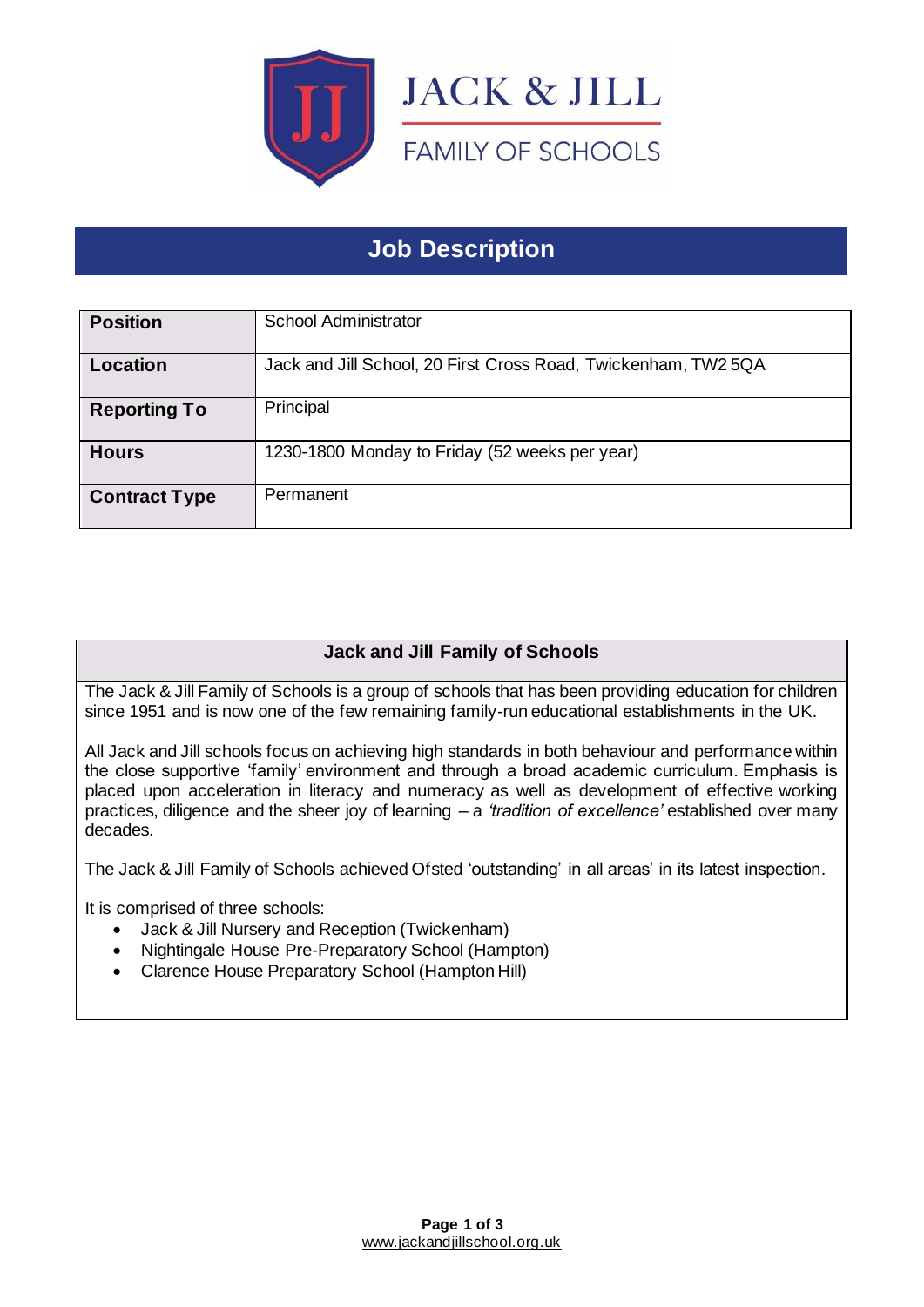### **Safeguarding**

The Jack & Jill Family of Schools is committed to safeguarding and promoting the welfare of all stakeholders. To meet this responsibility, we follow a rigorous selection process. All successful candidates will be subject to an enhanced Disclosure and Barring Service check.

#### **Structure Chart**

**Principal** ! School Office Administrator

#### **Purpose of Role**

To provide efficient administrative support to the Family of Schools to ensure the efficient operation of the school administration throughout the year.

#### *Job Content*

*This job description may be amended at any time following discussion between the line manager and the member of staff to meet the requirements of the Family of Schools*

- Provide first point of contact for visitors, prospective parents, current parents and pupils.
- Provide accurate and timely administration support for all school functions, both teaching and non teaching .
- Manage office systems and procedures, ensuring good practice.
- Managing the School's MIS and monitoring pupil absence.
- Creating pupil IT accounts for a variety of applications.
- Overseeing staffing levels and ensuring cover for staff absences.
- Dealing with emergencies and liaising with the appropriate emergency services and parents.
- As required, to work with colleagues in the Jack & Jill Family of Schools on tasks and projects which pertain to all three schools in the family.

#### **SAFEGUARDING**

The job holder has due regard for safeguarding and promoting the welfare of the children and will be required to follow the child protection procedures outlined in the School's Safeguarding Policy.

#### **OTHER DUTIES**

Other duties at an appropriate level may be required. Whilst every effort has been made to explain the main duties and responsibilities of the role, there may be other duties to ensure the success of the school.